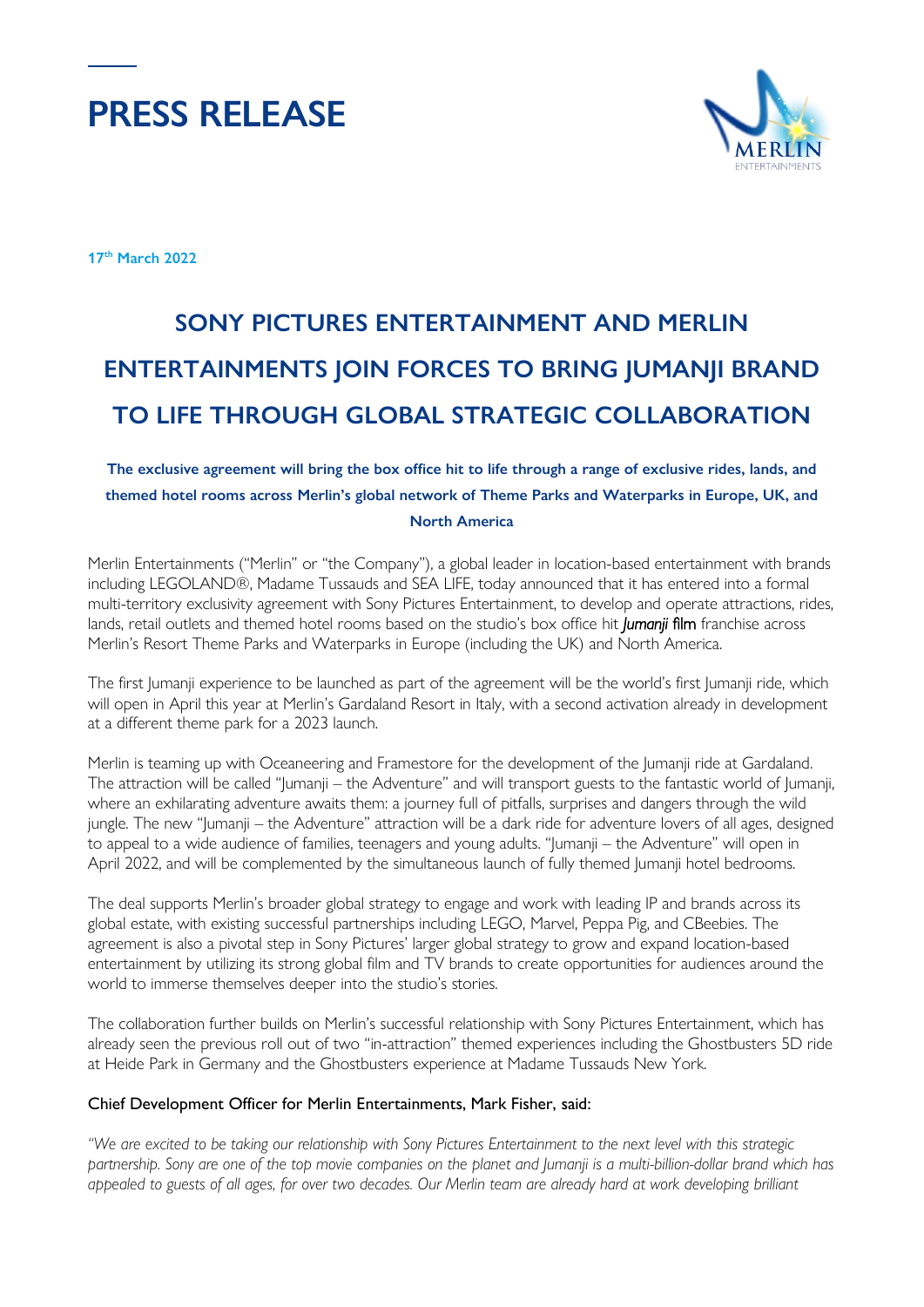*creative concepts, which will bring to life the blockbuster-famous Jumanji film across our Theme Parks and Waterparks. We can't wait to deliver thrilling rides and experiences for guests and film fans alike! The game is certainly on!"*

#### Jeffrey Godsick, EVP of Global Partnerships and Brand Management and Head of Location Based Entertainment at Sony Pictures Entertainment said:

*"Merlin is the ideal company to bring the world of Jumanji to life. Their commitment to strong storytelling, quality of craftsmanship and fantastic guest experiences ensure that fans of Jumanji will be fully immersed into the worlds of our films and have an unforgettable experience. I am very pleased to expand our relationship with the great team at Merlin."* 

Ranked Europe's top and the world's second-largest tourist attraction operator, Merlin runs more than 135 tourist attractions in 24 countries across Europe, America, Asia and Oceania. Brands operated by Merlin include LEGOLAND®, Madame Tussauds, SEA LIFE and Peppa Pig.

Following on from the original Robin Williams film in 1995, the adventure continues in the brand-new film *Jumanji: Welcome to the Jungle* (2017) and *Jumanji: The Next Level* (2019), starring Dwayne Johnson, Jack Black, Kevin Hart and Karen Gillan. The film franchise's continued success has made it Sony's biggest wholly owned film franchise of all time. Taking over \$2.1bn at the global box office the Jumanji film franchises are popular with both family and teenage audiences globally.

#### **Ends**

#### **Media Enquiries:**

#### **Merlin Entertainments**

**Brunswick Elena Georgantzi / William Booth** +44 (0)20 7404 5959 [merlin@brunswickgroup.com](mailto:merlin@brunswickgroup.com)

## **Chloe Couchman Corporate Communications Director** +44 (0)7885 827836

[chloe.couchman@merlinentertainments.biz](mailto:chloe.couchman@merlinentertainments.biz)

#### **Sony Pictures Entertainment**

**Tahra Grant**

**E: [tahra\\_grant@spe.sony.com](mailto:tahra_grant@spe.sony.com)**

**Notes to Editors**

#### **About the Jumanji Film Franchise**

Sony Pictures' *Jumanji* film franchise, based on the award-wining children's book of the same name by Chris Van Allsburg, has taken in over \$2.02 billion at the worldwide box office. Moviegoers were first introduced to the world in 1995 when a mysterious game transports its players to the jungles of Jumanji! The film starred the late Robin Williams, Bonnie Hunt, Kirsten Dunst and Bradley Pierce. Over 20 years later, the adventures continues in the brand-new film *Jumanji: Welcome to the Jungle* (2017), where the game changed as four teenagers in detention are sucked into the world of Jumanji. When